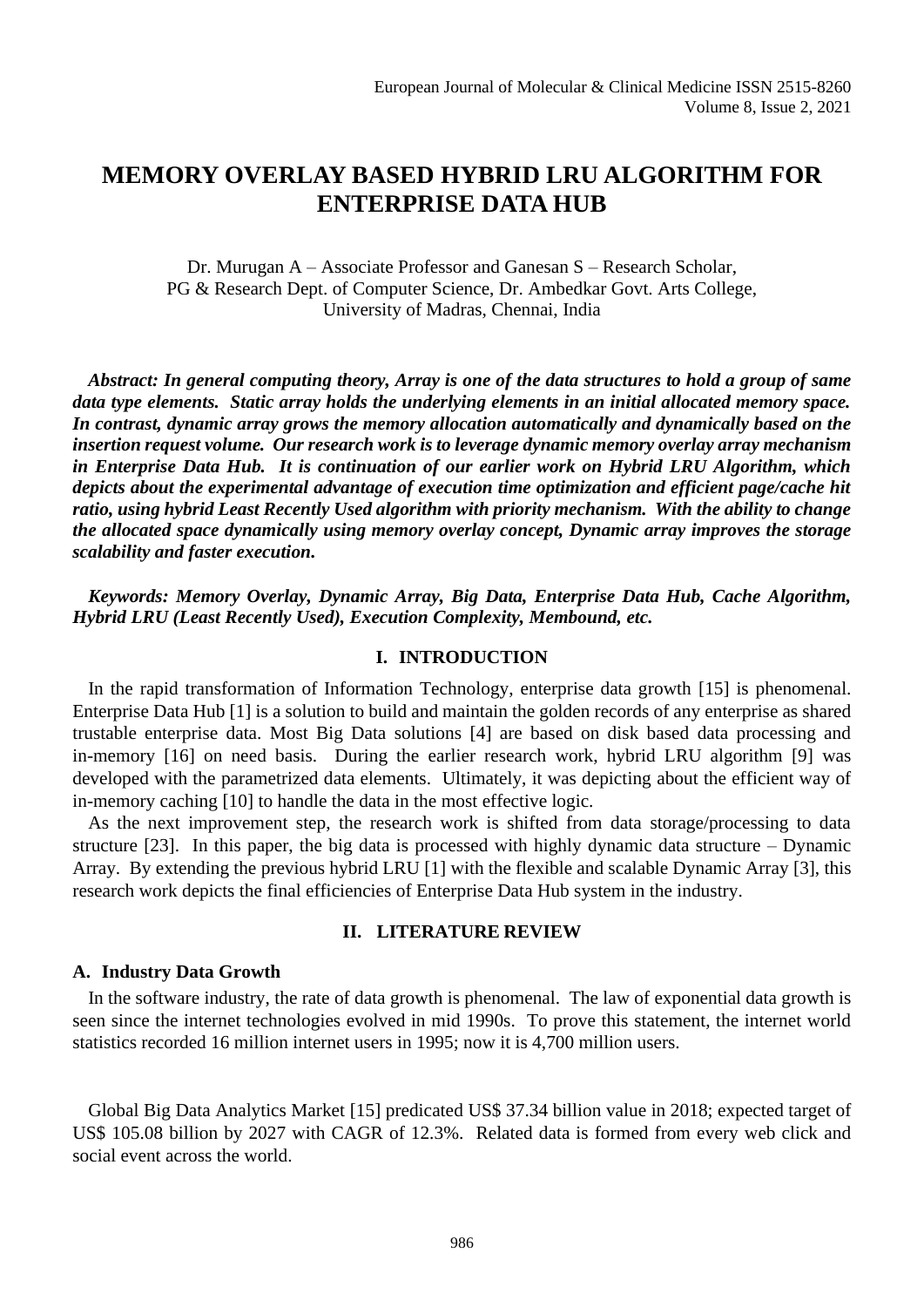European Journal of Molecular & Clinical Medicine ISSN 2515-8260 Volume 8, Issue 2, 2021



Fig. 1. One minute usage in Internet 2020

Today, 2.5 quintillion bytes of data [2] are generated every day. It is depicted in an internet minute usage during 2020.

### **B. Enterprise Data Hub**

In the recent decade, industry has few emerging disruptive technologies like big data, cloud computing, etc. Enterprise Data Hub (EDH) is the proposed solution which is a central data repository [5] for any enterprise. It can be built using open-sourced Big Data tools [6] and techniques like, Hadoop Distribution File System, Map Reduce, Hive, etc. Ultimately, the system produces the master golden data as single source of the truth for any enterprise.



Fig. 2. Enterprise Data Hub Model

. Technology is expected to add the business value. EDH model generates master data store for any report dimensions at any point of time. In terms of credibility, data integrity and governance plays a vital role in EDH.

### **C. Related Researches**

In computer architecture, virtual memory [20, 24] is one of the most significant inventions to innovate the new design. Core operating system [21, 26] contains the functions such as memory capacity management, inter-process protection, and data sharing. This dynamic memory [14, 25] also enables the simple implementation of several techniques to improve the execution performance [28] like copy-on-write, page wipping, etc. With the key success factory of its power and elegant solution, it is used in almost all modern high performance systems.

By design, each virtual page [16] can be mapped to both a physical page and an overlay. Memory overlay contains only a subset of cache lines from the virtual page, and cache lines that are present in the overlay. Dynamic data structure [1] plays a vital role in memory overlay [3] design.

Last year, the earlier research work was to develop Hybrid LRU [1] with static data structure model.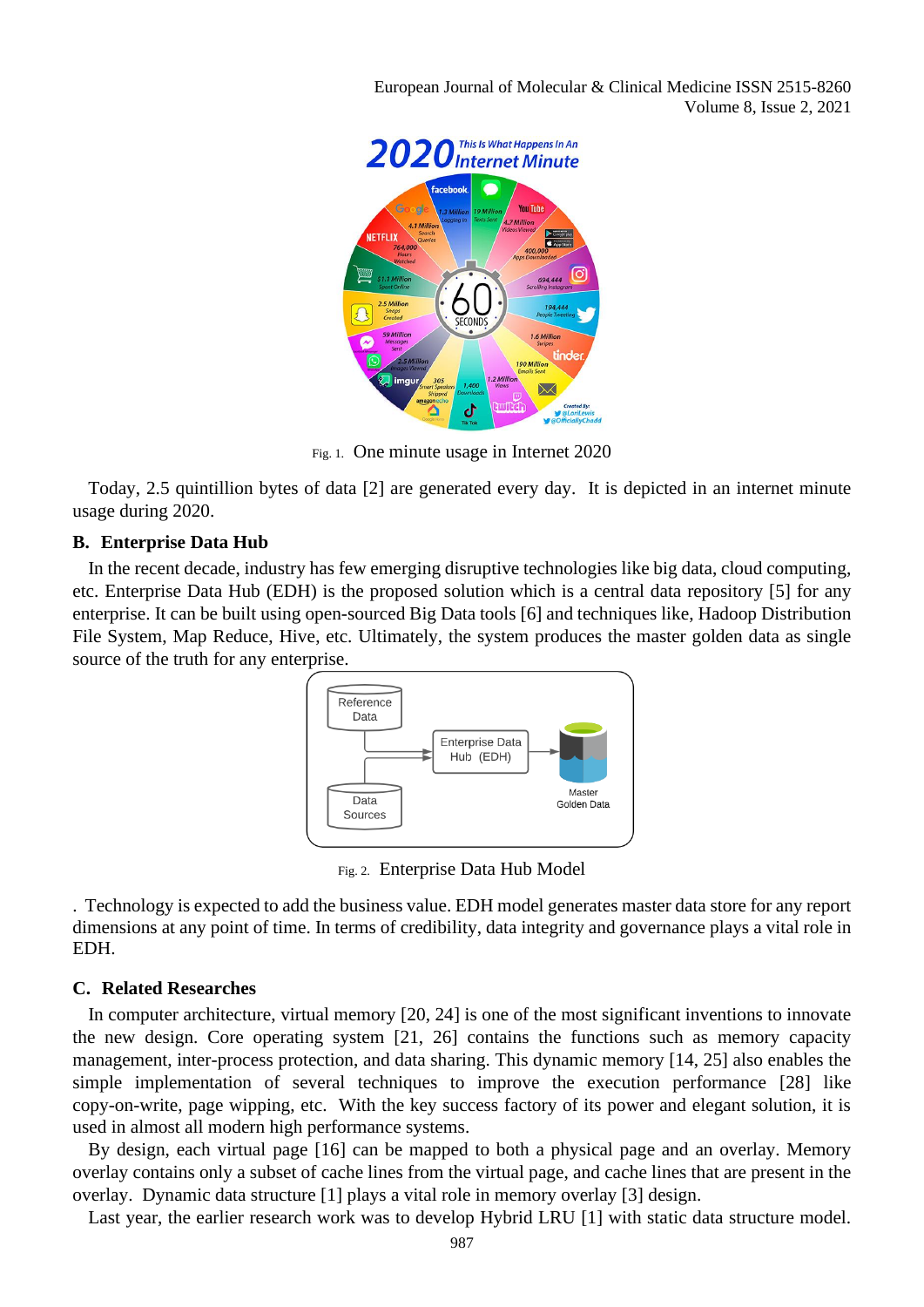Primary research of this paper is to experiment [3, 16] the improvement of Hybrid LRU using dynamic array data structure in memory overlay.

# **III. HYBRID ALGORITHM**

Hybrid LRU algorithm provides an efficient algorithm to handle enterprise data hub using prioritized LRU design with efficient cache hierarchy [10].



Fig. 3. Hybrid LRU Design

This approach was to use replacement [8] policies (cache algorithms), which will choose the element to remove from the cache when we need space for a new element.

### **A. Experimentation Summary**

On comparison of it with existing LRU algorithm, hybrid LRU enables to get and prove two key benefits. One is a significant  $(\sim 30\%)$  decrease of the execution time to extract data from cache store during object cache extraction process. As the second benefit, it gets an efficient cache hit ratio about ~10% higher than traditional LRU algorithm.

### **B. Experimentation Results**

Execution time is measured by the time taken to fetch the required element from the cache store [9] either cache hit or miss. Experimentation was validated with data set of 10, 150, 1300 and 10500 between Traditional and Hybrid Least Recently Used algorithms. It was evident that Hybrid version was better with the execution time.

Cache hit ratio is mathematically calculated by dividend as the number of successful requests served by the cache and divisor as the number of received requests. Experimented results varied between 99 and 87 for data volume of 10 and 10,500 respectively using Traditional Least Recently Used algorithm. At the same time, Hybrid Least Recently Used algorithm optimized between 99.8 and 94 for the same data set. As per the industry standard, Cache Hit Ratio is calculated using the below formula:

> number of cache hits Cache Hit Ratio =  $(number of cache hits + number of cache misses)$

# **IV. MEMORY OVERLAY**

# **A. Overlays in Memory Management**

In memory management, fixed partitioning (like static array) is limited by the maximum size of the partition. This constraint never be span over another computing process. Overlays [3] concept is to load the needed memory as a part, not complete program.

# **B. Dynamic Array - Differentiation**

Dynamic array implements the concept of overlays in memory management. Data structure theory defines array as an arrangement of information in one or more dimensions.

There are two types of array storage namely static and dynamic. Static array elements are often stored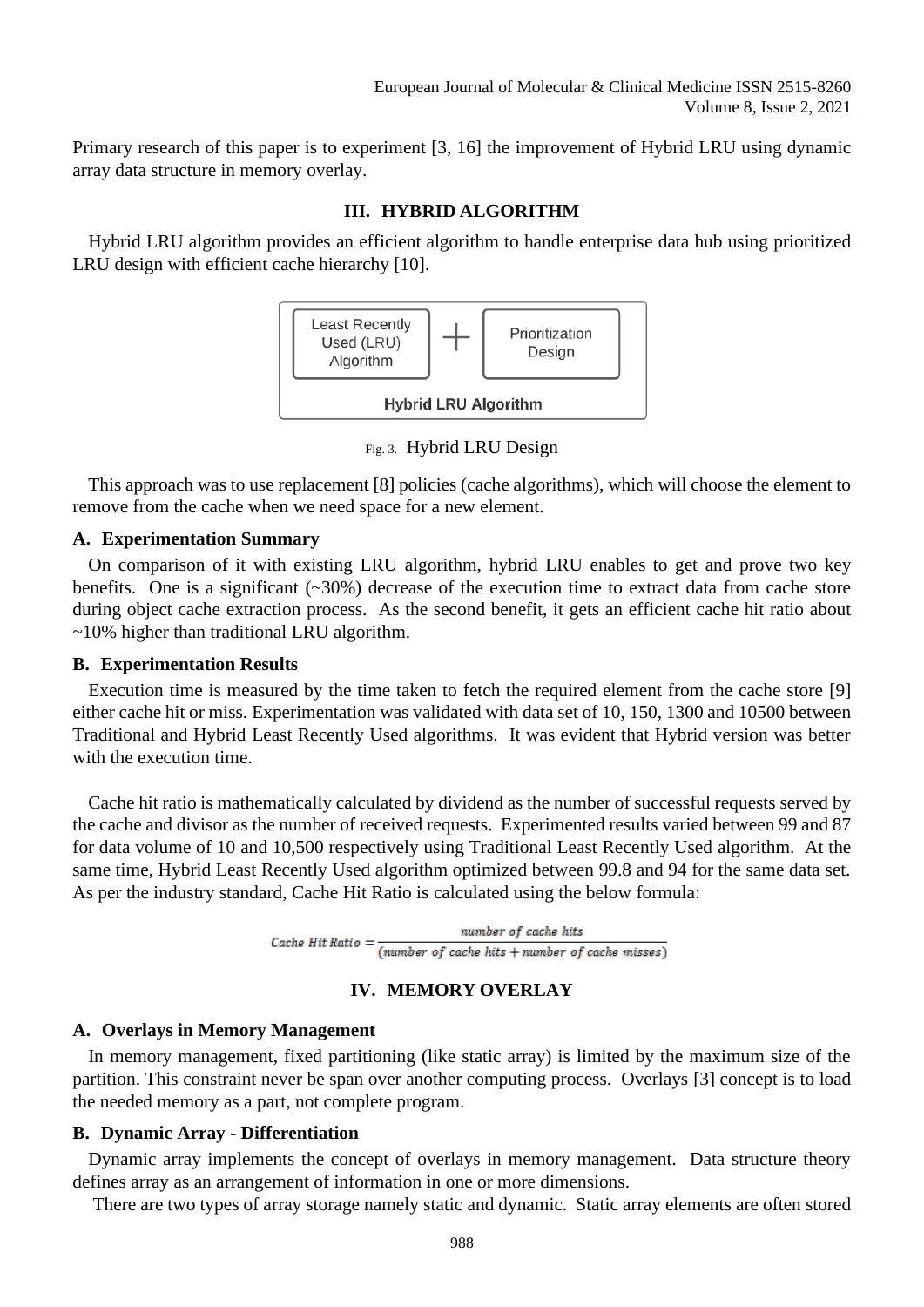contiguously in the computer's memory. The size of static array memory to be allocated, is known to the compiler as predefined case.

Dynamic array memory is allocated during execution of instructions. Heap is meant for a pile of memory space available to programmers to allocate and de-allocate during run time. On programming the improper memory handling, the underlying application will lead to the memory leak and the subsequent system crashes.

In computer memory management [10], static array is persisted in Stack, whereas dynamic array in Heap memory.



Fig. 4. Stack and Heap Storage

### **C. Dynamic Array - Internals**

By design, Dynamic arrays are more flexible/dynamic during the execution of a program. Static array structure can't do much, if the array is filled during program execution. However, Dynamic array [1] can keep pushing values into the array at runtime.

Initially, dynamic array is constructed with the fixed size array to store the starting elements contiguously in the system heap. Rest of the unused allocation is reserved at the end of the underlying dynamic array. During execution, the new elements are added in a constant time slot by leveraging the reserved space until free space is completely consumed.



Fig. 5. Dynamic Array Data Insertion Process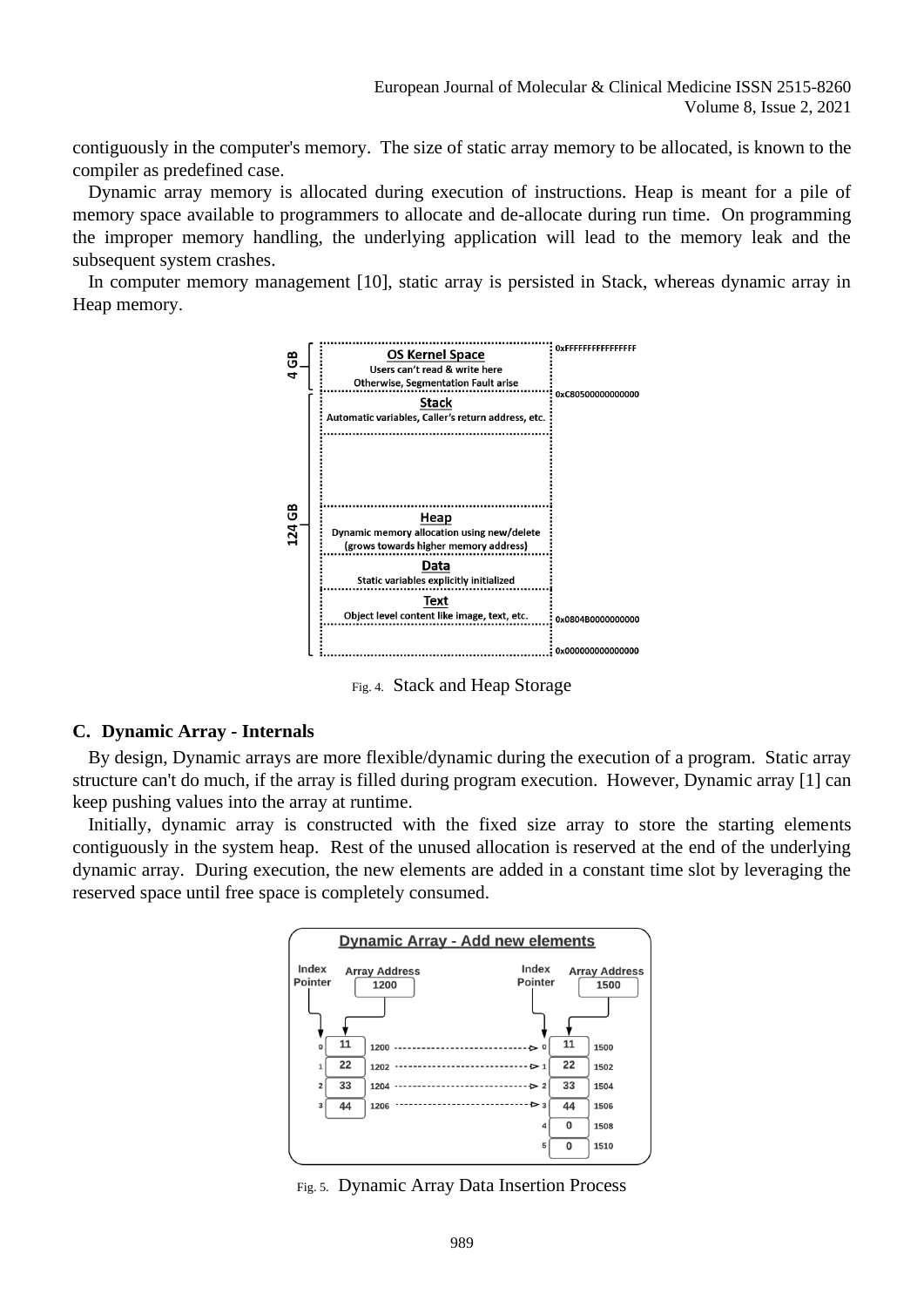Let us assume that dynamic array completes the consumption of the available free space in heap storage. On adding a new element with this criterion, the underlying fixed-sized array needs to be increased in size as drawn above. Flip side of this approach is expensive to allocate new space and move over the elements.

# **D. Dynamic Array - Complexity**

Order of execution time of an algorithm quantifies the amount of time taken by the algorithm to run as a function of the length of the input. Here is the tabular data to depict:

| #              | <b>Operation Parameter</b> | <b>Time</b>       |  |  |
|----------------|----------------------------|-------------------|--|--|
|                |                            | <b>Complexity</b> |  |  |
|                | Indexing                   | O(1)              |  |  |
| $\overline{2}$ | Insert at top              | O(N)              |  |  |
| 3              | Insert at bottom           | $O(1)$ – not full |  |  |
|                |                            | $O(N)$ – full     |  |  |
|                |                            | array             |  |  |
|                | Read                       | O(1)              |  |  |
|                | Delete                     |                   |  |  |

|  |  | Table I: Dynamic Array – Order of Execution |  |
|--|--|---------------------------------------------|--|
|  |  |                                             |  |

N: queue size

# **V. TECHNICAL IMPLEMENTATION**

# **A. System Logic**

In the earlier paper, Enterprise Data Hub (EDH) system was constructed using Hybrid LRU with the parameterized priority queue logic. Here, the research work is extended to improve from the traditional array structure to dynamic overlay array model.

# **B. Algorithm Used**

Proposed pseudo code to implement dynamic array for Enterprise Data Hub

Algorithm: Dynamic overlay for Enterprise Data Hub Input: NYSE stock data Output: Faster retrieval of large data set

\_\_\_\_\_\_\_\_\_\_\_\_\_\_\_\_\_\_\_\_\_\_\_\_\_\_\_\_\_\_\_\_\_\_\_\_\_\_\_\_\_\_\_\_\_\_\_\_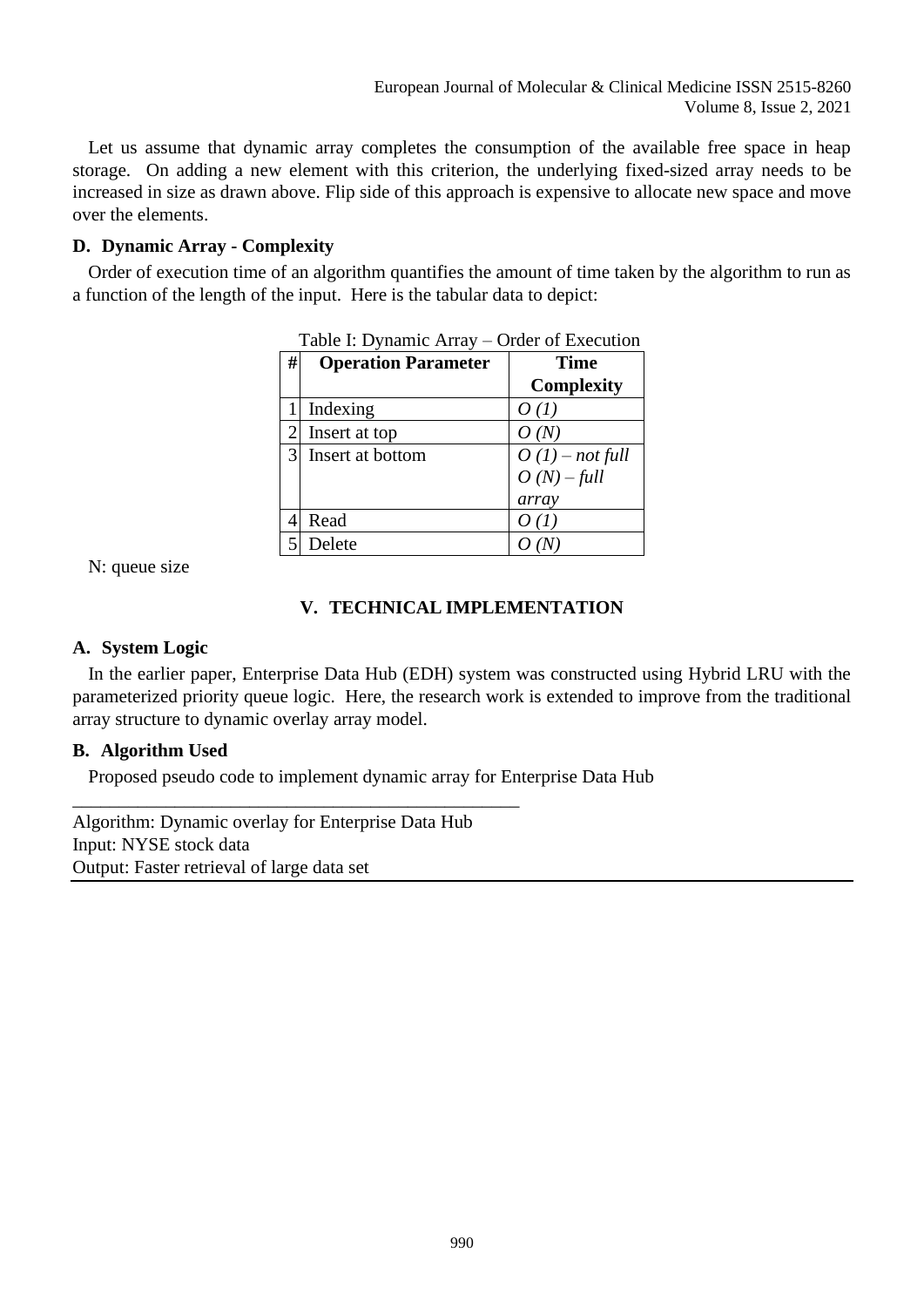# *begin*

```
 let MemBound is the constant amount at which the memory stack is increased
   let Top is the pointer to top of the memory stack
   let Length denotes the size of the allocated memory stack
  funtion Type[] CreateNew(Type[] existMemStack)
   begin
     Create new memory stack as newMemStack
    Allocate newMemStack with size of (Length + MemBound)
    Copy the content from existMemStack to newMemStack
     Resize the value of Length variable by adding MemBound
  return newMemStack
end
function Type[] Push(Type[] existMemStack, Type insertElement)
begin
   if (Top is equal to Length)
   begin
     existMemStack = CreateNew(existMemStack)
   end
   Insert element at Top of the memory stack
   return existMemStack
end
function Pop(Type[] existMemStack)
begin
   Subract one level of Top pointer
end
function Type Fetch(Type[] existMemStack, int Index)
begin
   return existMemStack[Index]
end
function Display(Type[] existMemStack)
begin
  if Top or Length is Zero then
  begin
      Log the error message as "Empty Memory"
  end
  else
```
*begin for every index in existMemStack Print the element in current index end*

*end* 

The above algorithm explains the implementation details for an automatic resizing of the underlying storage. In this algorithm, Fetch operation retrieves the required element at a given index within  $O(1)$ execution cycle. It provides the faster lookups of the given data collection. CreateNew operation adds a new element [11] in the existing collection, if it fits within existMemStack. If Top pointer exceeds MemBound threshold, newMemStack will be created to hold the updated data set of the collection.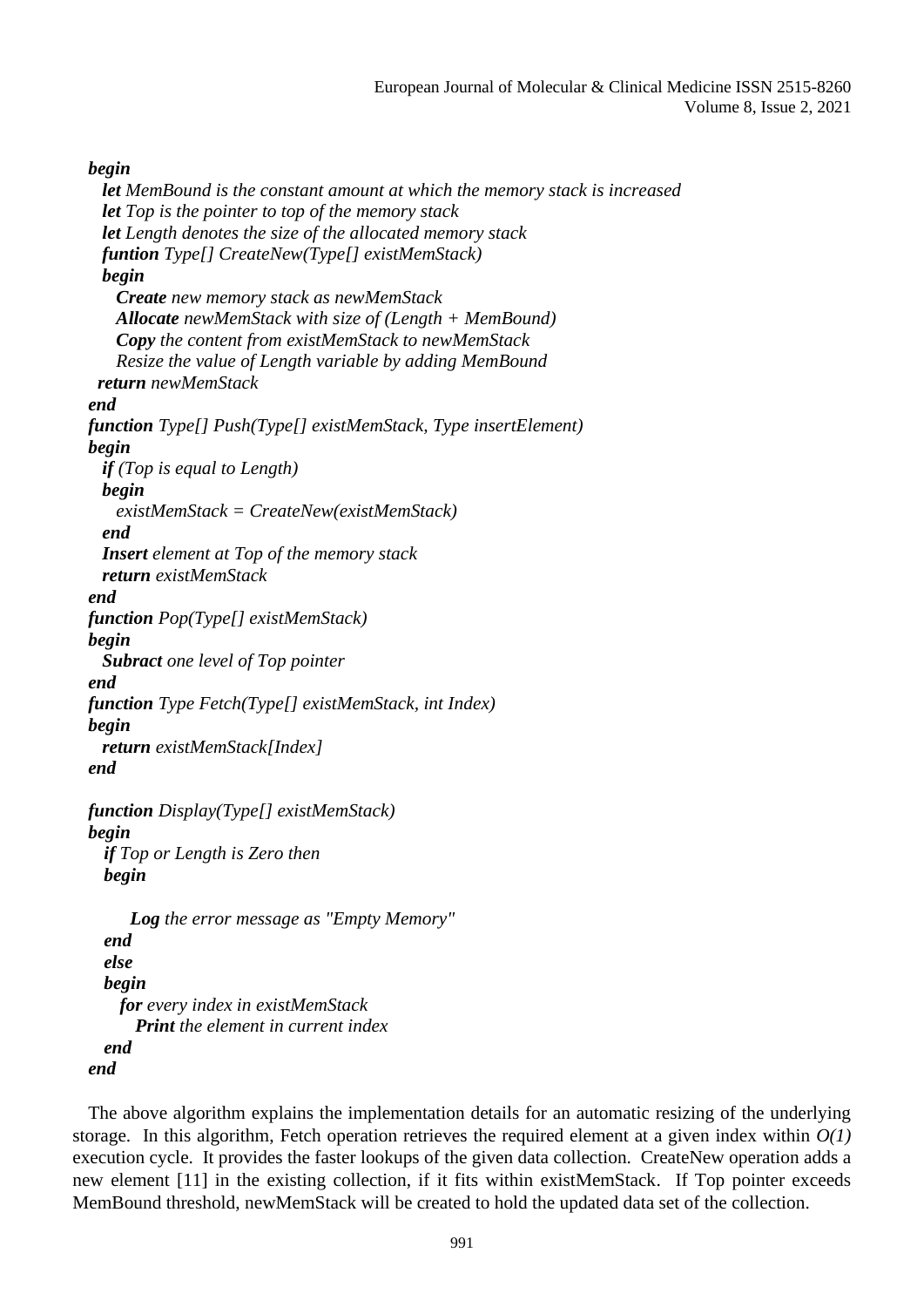# **VI. EXPERIMENTATION RESULT**

# **A. System Environment**

Research work is simulated in 3.1 GHz Intel Xeon E5-2687W processor having 16 (sixteen) core processors, 128 GB RAM, 1406 MB cache memory. The array elements are set to off64\_t type (8 Bytes) with the number of dimensions (n), which is varied from 4 to 12.

Data source is downloaded with multiple dimensions like Ticker Date, Open price, High price in a day, Low price, Closing price, Trade Volume, etc. from NYSE historical data site at <http://eoddata.com/download.aspx>

# **B. Discussion of the result**

During the recent analysis of the industry research [3, 5, 16] and proposal, it is clearly demonstrated the potential advantages of managing memory to process the large amount of data.

In the last paper [1], Hybrid LRU algorithm proved the experimental advantage of execution time optimization and efficient page/cache hit ratio. Now, the research work is shifted from data storage [4] and processing to data structure [5, 7]. In this paper, the big data is processed with dynamic array [24] data structure in the financial market data.

The base work is based on the experimentation results of Hybrid LRU, which leveraged the prioritization concept on Least Recently Used algorithm. The denominator is marked as Static Structure [1] in the experimented result table.

Numerator work is designed with the dynamic array structure [4] against the base research on Hybrid LRU. Enterprise Data Hub persists their data as multidimensional arrays [14] optimized for spatial querying with the elasticity factor. The rate of improvement with the gaps in static structured Hybrid LRU is researched here to find out the system optimization degree [16] in the tabular columns.

Experimentations of the result, are measured and summarized in two key factors:

- Storage Scalability performance
- Speed Retrieval execution time

In the following sections, the experimental results are elaborated to demonstrate storage [17] and speed advantages with the underlying parameters, factors, result data, etc.

# **C. Storage Scalability**

Storage utilization is measured between the available data storage space and actual usage storage in an enterprise. Storage Scalability [2] is how much capacity the storage system can address, manage and support with acceptable performance, in spite of the lesser physical storage [13].

Data source is experimented between static and dynamic structure with the different set of dimension size.

| <b>Storage File</b>     | <b>Number of Dimensions</b> |     |     |     |    |
|-------------------------|-----------------------------|-----|-----|-----|----|
| Size (GB)               |                             |     |     | 10  | 12 |
| <b>Static Structure</b> | 100                         | 100 | 100 | 100 | 10 |
| [1]                     |                             |     |     |     |    |
| <b>Dynamic</b>          | 131                         | 128 | 126 | 119 | 73 |
| Overlay                 |                             |     |     |     |    |

Table II: Experimented Result – Storage Scalability

Data points are graphically represented as below: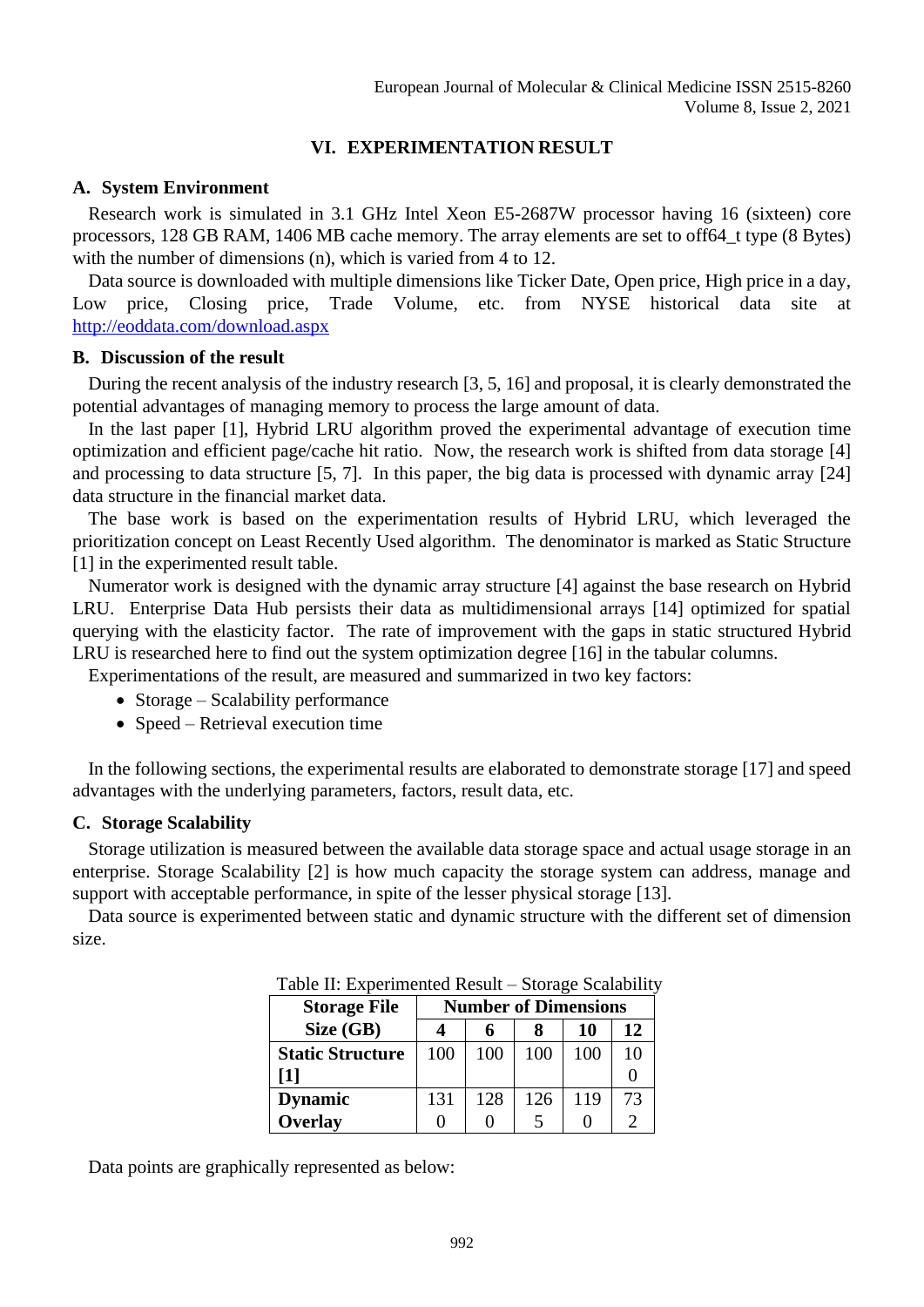

Fig. 6. Storage Scalability Comparison

The concept of dynamic overlay, is to build the dimensional data structure to persist in a contiguous memory region by overlaying the holding data. This attribute enables 10 times of improvement on storage scalability benefits.

# **D. Execution Time Optimization**

Optimized execution time is one of the key factors for any algorithm. On applying the dynamic [14] overlay data structure in hybrid LRU for Enterprise Data Hub, our algorithm produces below result in terms of data retrieval time in milliseconds. Program is applied to both static and dynamic overlay data structure against the different set of data dimensions, sampled from NYSE (New York Stock Exchange) historical trading data.

| <b>Retrieval</b>        | <b>Number of Dimensions</b> |     |     |     |    |
|-------------------------|-----------------------------|-----|-----|-----|----|
| <b>Time</b>             |                             |     |     | 10  | 12 |
| (milliseconds)          |                             |     |     |     |    |
| <b>Static Structure</b> | 96                          | 113 | 141 | 187 | 50 |
| [1]                     |                             |     |     |     |    |
| <b>Dynamic</b>          | 12                          | 13  | 15  | 29  | 44 |
| <b>Overlay</b>          |                             |     |     |     |    |

Table III: Experimented Result – Data Retrieval Time

Data points are graphically represented as below:



Fig. 7. Retrieval Time Optimization

The result shows the huge improvement of retrieval execution time between 9 and 10 times. It was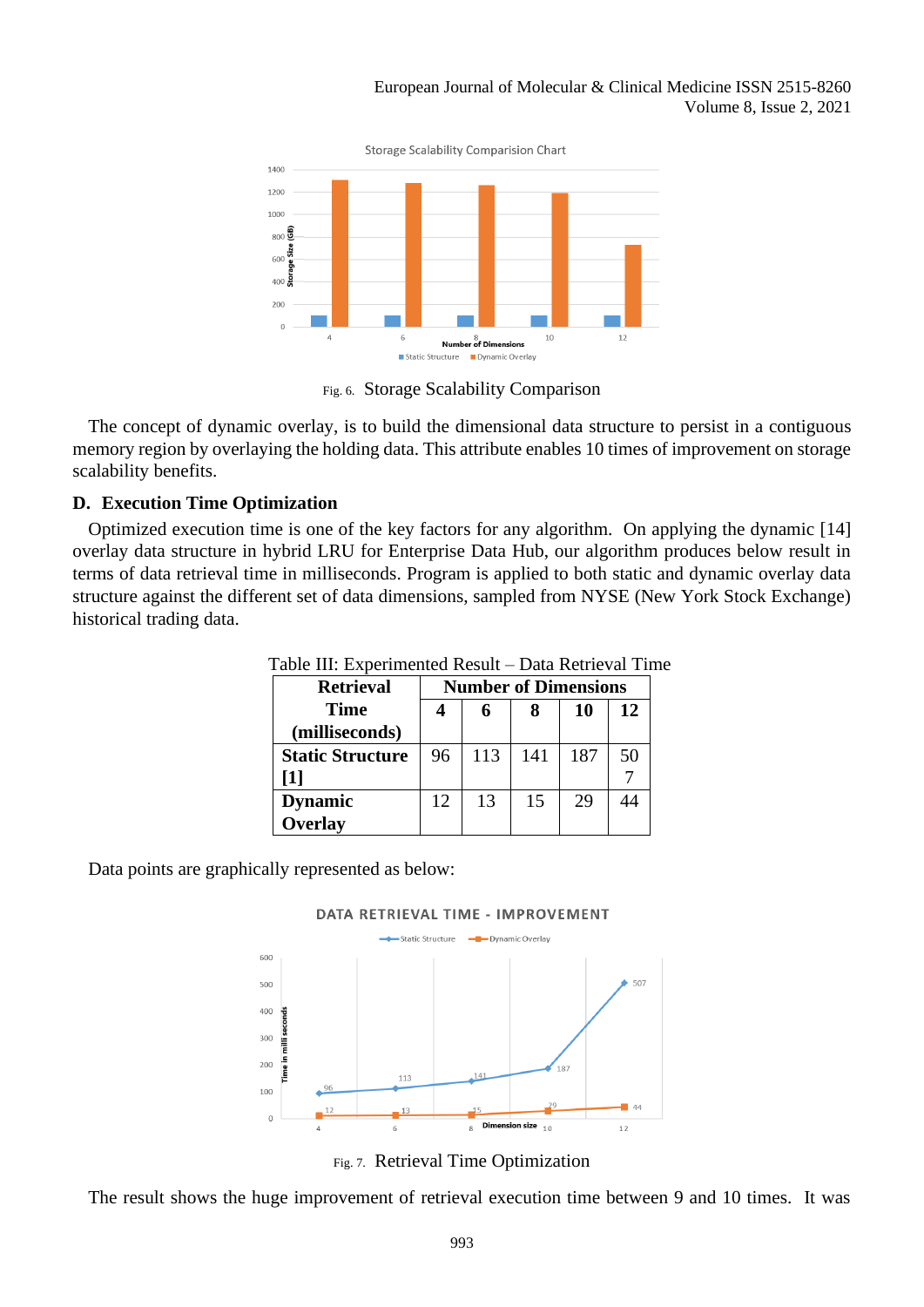tabulated and depicted in the above diagram.

# **VII. CONCLUSION**

This paper describes an improved version of the earlier Hybrid LRU algorithm, by leveraging the dynamic overlays data structure. The core logic is leveraging the dynamic overlays against the traditional way of static data structure. It adds the efficiency to hybrid LRU algorithm in two aspects - storage scalability and execution time optimization. On comparison of this research work with the traditional static algorithm, it produces a significant **10 times efficiency on Storage Scalability** factor to manage and scale the existing storage in the most efficient way. Second benefit is to obtain an effective **data retrieval execution time by 9 to 10 times** than traditional storage model.

This research paper concludes the technical strength of dynamic overlay concepts, using the experimental results on hybrid LRU. Therefore, enterprise data hub reaches the final state of the most efficient approach to execute the big data processing. Serverless computing is the upcoming trend in the industry. It can be leveraged to improve the infrastructure performance with on demand design for this research.

### **REFERENCES**

- [1] A. Murugan and S. Ganesan, "Hybrid LRU Algorithm for Enterprise Data Hub", International Journal of Innovative Technology and Exploring Engineering (IJITEE), Volume-9, Issue-1, November 2019.
- [2] Alex Mircea Dumitru, Vlad Merticariu, Peter Baumann, "Array Database Scalability: Intercontinental Queries on Petabyte Datasets", Proceedings of the 28th International Conference on Scientific and Statistical Database Management (SSDBM '16,) July 18-20, 2016, pp. 1-5, doi: 10.1145/2949689.2949717
- [3] US Patent:<https://patents.google.com/patent/US7062761B2/en>
- [4] Yan, Ling-Ling, Renée J. Miller, Laura M. Haas and Ronald Fagin, "Data-Driven Understanding and Refinement of Schema Mappings", SIGMOD 2001
- [5] K M Azharul Hasan, Tatsuo Tsuji, Ken Higuchi, "An Efficient MOLAP Basic Data structure and Its Evaluation", Proc. of 12th International Conference on Database Systems for Advanced Applications (DASFAA), vol.(LNCS)4443, April 2007,pp. 288-299, doi: 10.1007/978-3-540-71703-4\_26.
- [6] SRIVASTAVA, SUNEEL KUMAR, AK CHAUHAN, and AKHILESH PATHAK. "THE DETERMINISTIC MODELING FOR AVAILABILITY AND SURVIVABILITY EVALUATION OF AVIONICS DISPLAY SYSTEM USING MARKOV MODEL SIMULATION ON MATLAB." International Journal of Mechanical and Production Engineering Research and Development (IJMPERD)9.3, Jun 2019, 895-902
- [7] Tom White, "Hadoop: The Definitive Guide", O'Reilly Media, Inc., 3rd Edition, May 2012.
- [8] Mehnuma Tabassum Omar University of Saskatchewan and K. M. Azharul Hasan -Khumla University, "A scalable storage system for structured data based on higher order index array Conference Paper", December 2016, [\[Online\]](https://www.researchgate.net/publication/311317337_A_scalable_storage_system_for_structured_data_based_on_higher_order_index_array)
- [9] Priyanka Yadav, Vishal Sharma and Priti Yadav, "Cache Memory Various Algorithm", International Journal of Computer Science and Mobile Computing, Vol. 3, Issue. 9, September 2014
- [10]Malladi, A. V. I. N. A. S. H., and S. I. R. I. S. H. A. Potluri. "A study on technologies in Cloud-based design and manufacturing." International Journal of Mechanical and Production Engineering Research and Development 8.6 (2018): 187-192.
- [11]Nathan Beckmann and Daniel Sanchez of Massachusetts Institute of Technology, "Modeling Cache Performance Beyond LRU", 2016,<https://people.csail.mit.edu/sanchez/papers/2016.model.hpca.pdf>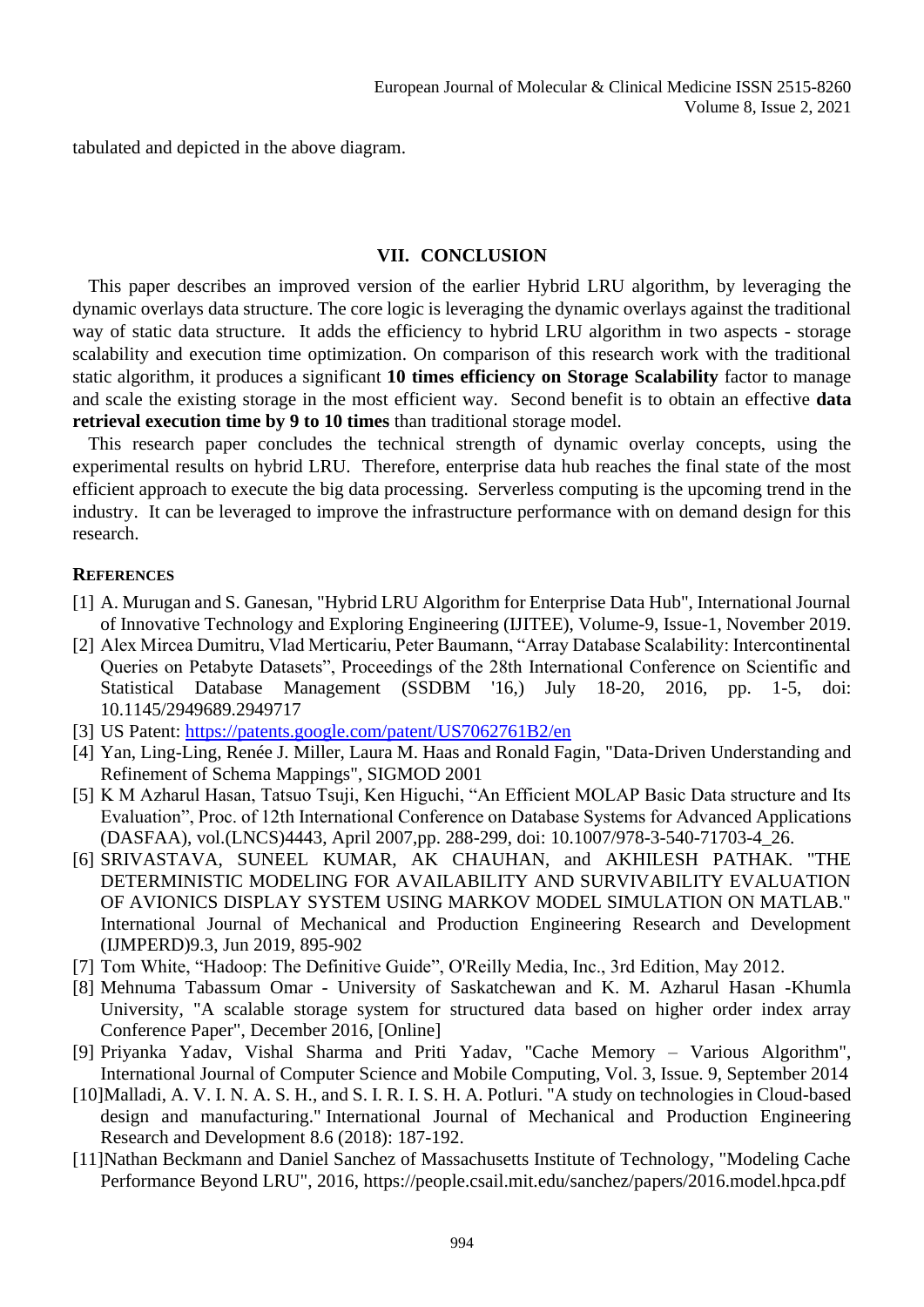- [12]R. L. Mattson, J. Gecsei and D. R. Slutz, "Evaluation techniques for storage hierarchies," IBM Sys. J., vol. 9, no. 2, 1970
- [13]M. Qureshi, A. Jaleel and Y. Patt, "Adaptive insertion policies for high performance caching," in ISCA-34, 2007
- [14]Sk. Md. Masudul Ahsan, K. M. Azharul Hasan,"An Implementation Scheme for Multidimensional Extendable Array Operations and Its Evaluation", ICIEIS, Part III, CCIS 253, November 2011, pp. 136–150,doi: 10.1007/978-3-642-25462-8\_12
- [15]Viet-Trung Tran, Bogdan Nicolae and Gabriel Antoniu, "Towards Scalable Array-Oriented Active Storage: the Pyramid Approach", ACM Operating Systems Review, vol.46(1), February 2012, pp.19-25, doi: 10.1145/2146382.2146387
- [16]Jennie Duggan, Michael Stonebraker, "Incremental Elasticity for Array Databases", In Proceedings of 2014 ACM SIGMOD International Conference on Management Data, 2014, pp. 409-420, doi:10.1145/2588555.2588569.
- [17]Research and Markets, "Big Data Analytics Industry Report 2020 Rapidly Increasing Volume & Complexity of Data, Cloud-Computing Traffic, and Adoption of IoT & AI are Driving Growth", Global Newswire, Mar 2020
- [18]Vivek Seshadri, Gennady Pekhimenko, Olatunji Ruwase, Onur Mutlu, Phillip B. Gibbons, Michael A. Kozuch, Todd C. Mowry and Trishul Chilimbi, "An Enhanced Virtual Memory Framework to Enable Fine-grained Memory Management", Carnegie Mellon University, Intel Labs Pittsburgh and Microsoft Research, 2015
- [19]V. Seshadri, Y. Kim, C. Fallin, D. Lee, R. Ausavarungnirun, G. Pekhimenko, Y. Luo, O. Mutlu, P. B. Gibbons, M. A. Kozuch, and T. C. Mowry, "RowClone: Fast and Energy-eXcient in-DRAM Bulk Data Copy and Initialization", MICRO, 2013.
- [20]T. Sherwood, E. Perelman, G. Hamerly, and B. Calder, "Automatically Characterizing Large Scale Program Behavior", ASPLOS, 2002.
- [21]W. Shi, H.-H. S. Lee, L. Falk, and M. Ghosh, "An Integrated Framework for Dependable and Revivable Architectures Using Multicore Processors", ISCA, 2006.
- [22]Sadeg, Saleh A., Khalil I. Al-Samarrai, and Salem M. Rashrash. "Triple Helix Model to Develop Water and Energy Nexus for Life in Libya." International Journal of Applied and Natural Sciences (IJANS) 6.4: 163-174.
- [23]P. J. Denning. "Virtual Memory", Association for Computing Machinery Computer Survey, 2(3), 1970.
- [24]A. Silberschatz, P. B. Galvin, and G. Gagne, "Operating System Concepts, chapter 11. File-System Implementation", Wiley, 2012.
- [25]G. S. Sohi, S. E. Breach, and T. N. Vijaykumar. "Multiscalar processors", ISCA, 1995.
- [26]G. Merticariu, D. Misev, Peter Baumann, "Measuring Storage Access Performance in Array Databases", Proc. 7th Workshop on Big Data Benchmarking (WBDB), December 14-15, 2015.
- [27]KUMAR, A. SENTHIL, and EASWARAN IYER. "AN INDUSTRIAL IOT IN ENGINEERING AND MANUFACTURING INDUSTRIES–BENEFITS AND CHALLENGES." International Journal of Mechanical and Production Engineering Research and Dvelopment (IJMPERD) 9.2 (2019): 151-160.
- [28]J. Fotheringham, "Dynamic Storage Allocation in the Atlas Computer including an Automatic Use of a Backing Store", Commune ACM, 1961.
- [29]J. G. SteUan, C. B. Colohan, A. Zhai, and T. C. Mowry, "A Scalable Approach to Thread-level Speculation", ISCA, 2000.
- [30]B. Wester, P. M. Chen, and J. Flinn, "Operating system support for application-speciVc speculation", EuroSys, 2011.
- [31]LAKSHMI, I. "A COMPETITIVE STUDY ON CLOUDS COMPUTING, SERVICE ORIENTATION ARCHITECTURE AND WEB SERVICES IN ENTERPRISE NETWORK APPLICATION." International Journal of Computer Networking, Wireless and Mobile Communications (IJCNWMC)8.1, Jun 2018, 19-34